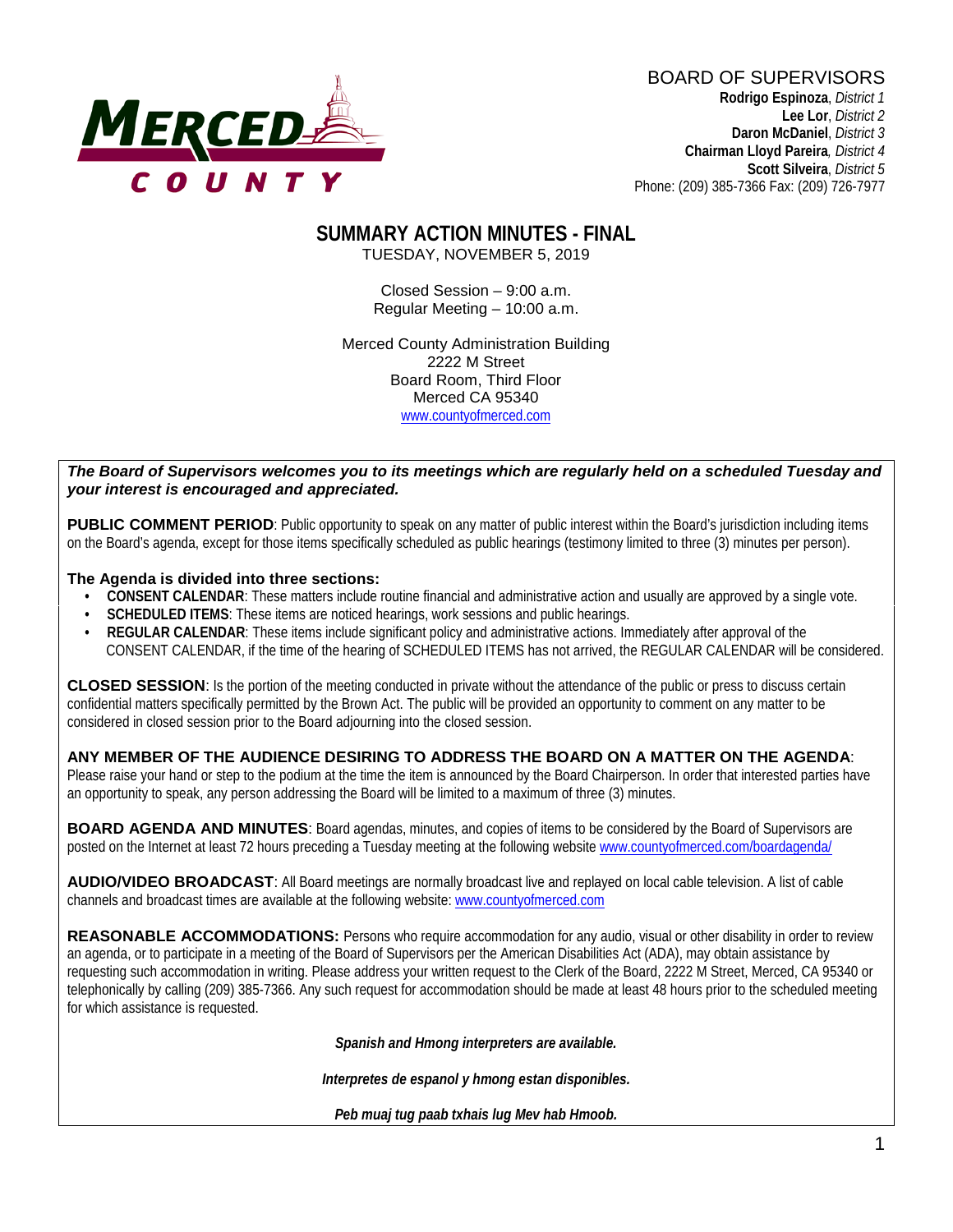#### SCHEDULED ITEMS

#### **9:00 A. M. THE PUBLIC IS INVITED TO SPEAK ON ANY ITEM ON THE AGENDA-TESTIMONY IS LIMITED TO THREE MINUTES PER PERSON**

#### **GOVERNMENT CODE SECTION 54954.2 COMPLIANCE (LATE AGENDA ITEMS)**

**10:00 A. M. INVOCATION by Pastor John Motz of New Life Community Church/PLEDGE OF ALLEGIANCE** 

> **PUBLIC OPPORTUNITY TO SPEAK ON ANY MATTER OF PUBLIC INTEREST WITHIN THE BOARD'S JURISDICTION INCLUDING ITEMS ON THE BOARD'S AGENDA, EXCEPT FOR THOSE ITEMS SPECIFICALLY SCHEDULED AS PUBLIC HEARINGS (TESTIMONY LIMITED TO THREE MINUTES PER PERSON)**

> > *REVIEW BOARD ORDER – SEE PAGE 10*

**APPROVAL OF CONSENT AGENDA CALENDAR (ITEMS #1 - 13)**

**PRESENTATION:**

#### **PG&E COMMUNITY WILDFIRE SAFETY PROGRAM-PUBLIC SAFETY SHUT OFF**

#### **PULLED FROM AGENDA**

#### **MERCED COUNTY OFFICE OF EDUCATION ANNUAL WILLIAMS REPORT FOR 2019/2020**

**Merced County Superintendent of Schools Steven M. Tietjen, Ed.D. addresses the Board regarding the Annual Williams Report 2019/2020.**

#### **PUBLIC HEARINGS/SCHEDULED ITEMS:**

#### **PUBLIC HEALTH - SECOND READING**

Conduct Second Reading to amend Ordinance No. 1925 to establish ambulance service exclusive operating areas to include provisions for ambulance service licensing and operations to codify as Title 9, General Health & Safety, Chapter 9.44.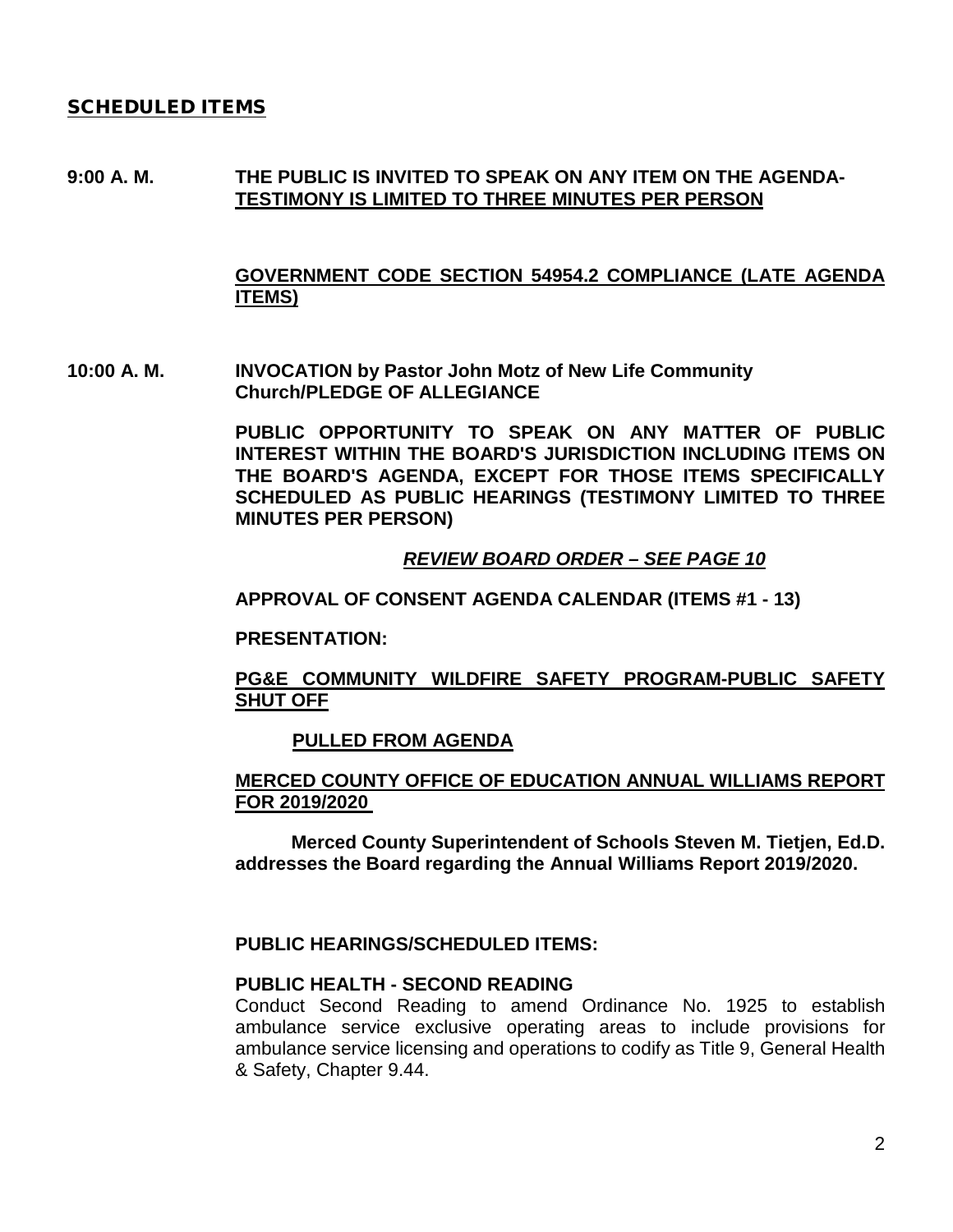#### **RECOMMENDATION:**

Conduct a Second Reading of the Ordinance entitled to Establish Ambulance Service Exclusive Operating Areas to Include Provisions for Ambulance service Licensing and Operation, and Convalescent Transport Provider Licensing and Operations, Ordinance No. 1925 to codify this as Title 9, General Health and Safety, Chapter 9.44; 2) Waive a further reading; and 3) Adopt the Ordinance.

## *REVIEW BOARD ORDER – SEE PAGE 11*

#### **BEHAVIORAL HEALTH AND RECOVERY SERVICES - PUBLIC HEARING**

To consider proposed Ordinance amending Mental Health and Alcohol and Drug Services Fee Schedule (Supersedes Ordinance 1967)

#### **RECOMMENDATION:**

1) Introduce the proposed Ordinance, amending the Fee Schedule for Mental Health Services and Alcohol and Drug Services; 2) Waive further Reading; 3) Open Public Hearing and receive testimony; 4) Close the Public Hearing; and 5) Adopt Ordinance known as Mental Health Fees. (Amends Chapter 9.48 Section 9.48.030 and Supersedes Ordinance 1967).

## *REVIEW BOARD ORDER – SEE PAGE 11*

## **PUBLIC WORKS - PROPOSED ORDINANCE - FIRST READING**

Introduce an Ordinance adopting the 2019 California State Building Codes and amending the County Building Codes (Chapter 6.12 through 16.50); and Introduce an Ordinance adopting the 2019 State Fire Code (Amends Section 9.24.010 of Chapter 9.24, Title 9).

#### **RECOMMENDATION:**

Introduce and read the title of an Ordinance adopting the 2019 California State Building Codes and amending the County Building Codes contained in Merced County Code Chapters 16.12 through 16.50 to reflect that adoption; and 2) Waive full Reading of the Ordinance and set a Second Reading for November 19, 2019 for possible adoption of the Ordinance; and 3) Introduce and read the title of an Ordinance adopting the 2019 State Fire Code and amending section 9.24.010 of Chapter 9.24, Title 9, of the Merced County Code to reflect that adoption; and 4) Waive full Reading of the Ordinance and set a Second Reading for November 19, 2019 for possible adoption of the Ordinance.

## *REVIEW BOARD ORDER – SEE PAGES 11 AND 12*

## **COMMUNITY AND ECONOMIC DEVELOPMENT - PUBLIC HEARING**

Public Hearing for Zone Change No ZC19-001 - Pires

## **RECOMMENDATION:**

1) Introduce the Ordinance changing the zoning designation of a 0.16 acre parcel located on the east side of Lander Avenue, 100 feet of North Dayton Avenue in the Hilmar area, from single-family residential to general commercial, and waive further Reading; 2) Open the Public Hearing and receive testimony; 3) Close the Public Hearing; 4) Consider the Planning Commission's recommendation in favor of adopting the proposed Ordinance; 5) Determine that Zone Change No. ZC19-001(changing R-1, Single Family Residential to C-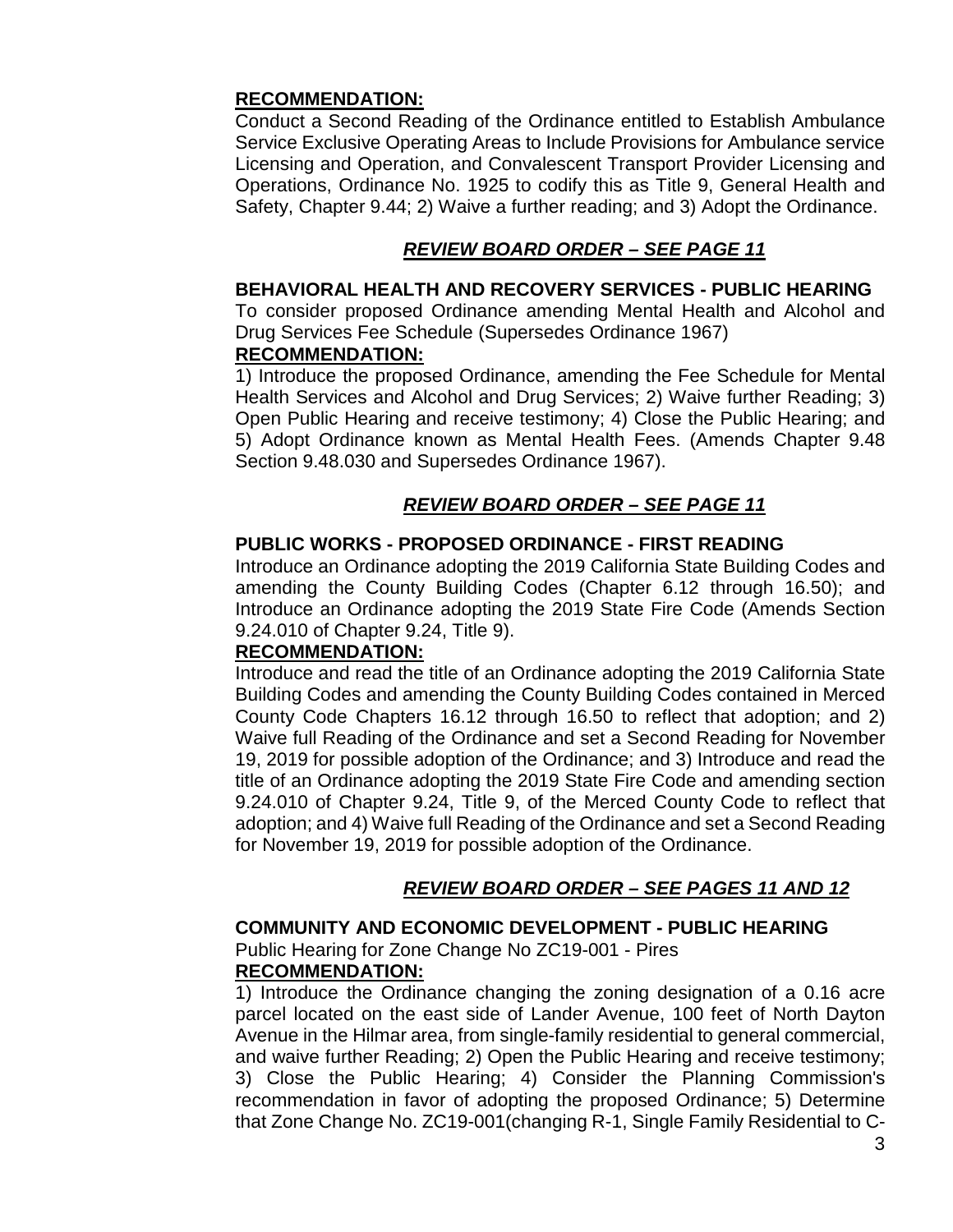2, General Commercial) is exempt from CEQA review under Section 15183, Projects consistent with a Community Plan or Zoning, of the CEQA Guidelines; and, 6) Adopt the Ordinance approving ZC19-001.

## *REVIEW BOARD ORDER – SEE PAGE 12*

## **COUNTY EXECUTIVE OFFICE - FIRST READING**

Introduce and conduct a First Reading to consider an Ordinance amending the sales and use tax code chapter 5.24.130 of Title 5 of the Merced County; and set a Second Reading and possible adoption for November 19, 2019.

#### **RECOMMENDATION:**

1) Introduce and conduct a First Reading of the proposed Ordinance amending the Sales and Use Tax Code Chapter 5.24.130 of Title 5 of the Merced County Code (Amends Ordinance Nos. 1952, 744,741, 733, 660, 328, 327); 2) Waive further Reading of the proposed Ordinance; and 3) Set a Second Reading and possible adoption of the amended Ordinance for November 19, 2019 at 10:00 a.m.

## *REVIEW BOARD ORDER – SEE PAGES 12 AND 13*

## **REPORTS/BOARD DIRECTION**

County Executive Officer, County Counsel, Board of Supervisors Members

## CONSENT CALENDAR (Items # 1-13) **APPROVED AS RECOMMENDED AYES: ALL**

#### Health

1. Set a First Reading on November 19, 2019, at 10:00a.m. to consider amending Ordinance No. 1950 entitled Health Department Fees. This Ordinance will revise fees and penalties to Merced County Code 9.49.020; and set a Second Reading and possible adoption of the proposed Ordinance on December 17, 2019 at 10:00 a.m.

#### Behavioral Health and Recovery Services

- 2. Approve and authorize the Chairman to sign Amendment Contract No. 2018050 with Timothy Johnston, M.D., PC, to provide histories and physicals exams for consumers at the Marie Green Psychiatric Center.
- 3. Approve and authorize the Chairman to sign Amendment Contract No. 2018040 with Mayurkumar Ambubhai Amin, M.D. for the provision of psychiatric services at the Marie Green Psychiatric Unit; and approve related Budget Transfer
- 4. Approve and authorize the Chairman to sign Amendment Contract No. 2018250 (State Contract No. 18-95149) with California Department of Health Care Services to provide Drug Medi-Cal Organized Delivery System services; and adopt the Resolution.

## **ADOPTED RESOLUTION NO. 2019-107**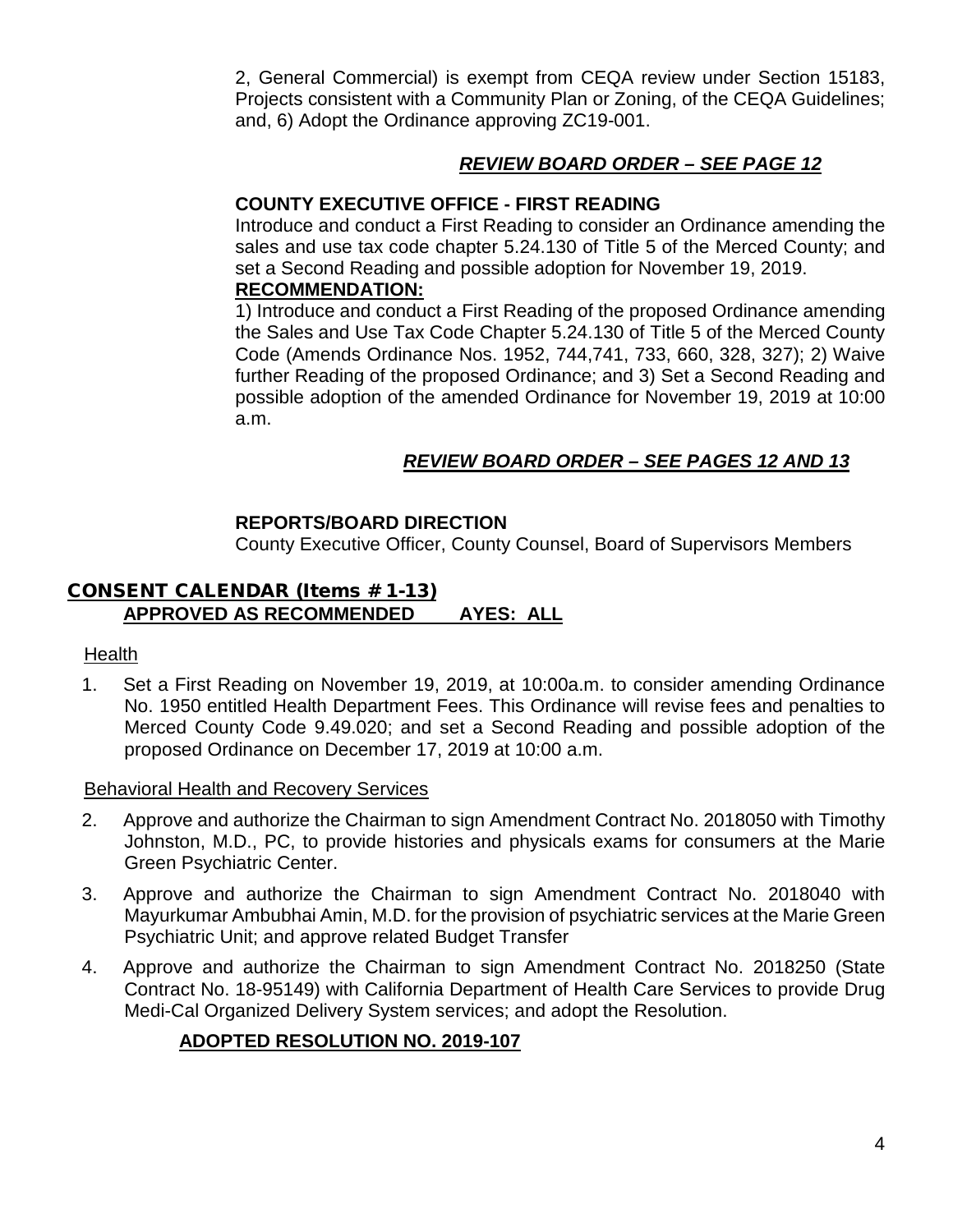## Human Services Agency

5. Approve and authorize the Chairman to sign the Interdepartmental Amendment Contract No. 2019154 with Behavioral Health and Recovery Services for Mental Health and Substance Abuse Disorder services.

## Community and Economic Development

6. Set a Public Hearing for November 19, 2019, to receive public testimony, consider the Planning Commission's recommendations, determine that no further environmental review is required pursuant to Section15183 "Projects Consistent with a Community Plan or Zoning" of the CEQA Guidelines, and take action on General Plan Amendment No. GPA 19-003 and Zone Change No. ZC19-004 and related Zone Change Ordinance for a 4.74 acre piece of property located at the southwest corner of East Mission Avenue and South Alfalfa Road in the Merced area.

## Auditor

7. Approve and authorize the Chairman to sign Amendment Contract No. 2014025 with Capital Partnerships Inc. for project management services of the County's Finance/Human Resources/Payroll System implementation services.

#### Board of Supervisors

8. Approve minutes for May 21, 2019, May 21, 2019 - Addendum, June 4, 2019, June 18, 2019, July 9, 2019, July 30, 2019, August 13, 2019, August 27, 2019 and August 27, 2019 - IHSS.

## **PULLED – NO ACTION TAKEN**

#### Executive Office

9. Approve Travel Requests received from Sheriff as recommended by Executive Office.

#### Board Recognition

- 10. Authorize Certificates of Recognition Suchara Thao, Sunita Thao and Thaiyei Thao for providing health education and awareness to the Southeast Asian Community.
- 11. Authorize Certificates of Recognition to Rosbelina Ward (Teacher of the Year), Stacy Shasky (Administrator of the Year), and Lance Brewster (Employee of the Year).

## *REVIEW BOARD ORDER – SEE PAGE 13*

- 12. Authorize Certificate of Recognition to Castle Air Museum for dedication of the Lockheed MC 130P Hercules 66-0212.
- 13. Authorize Proclamation in Recognition of California Retired Teachers Week, November 3-9, 2019 in Merced County.

## **Supervisor Lor presents Proclamation to Sharon Spinardi, President of CalRTA.**

## REGULAR CALENDAR

## BOARD ACTION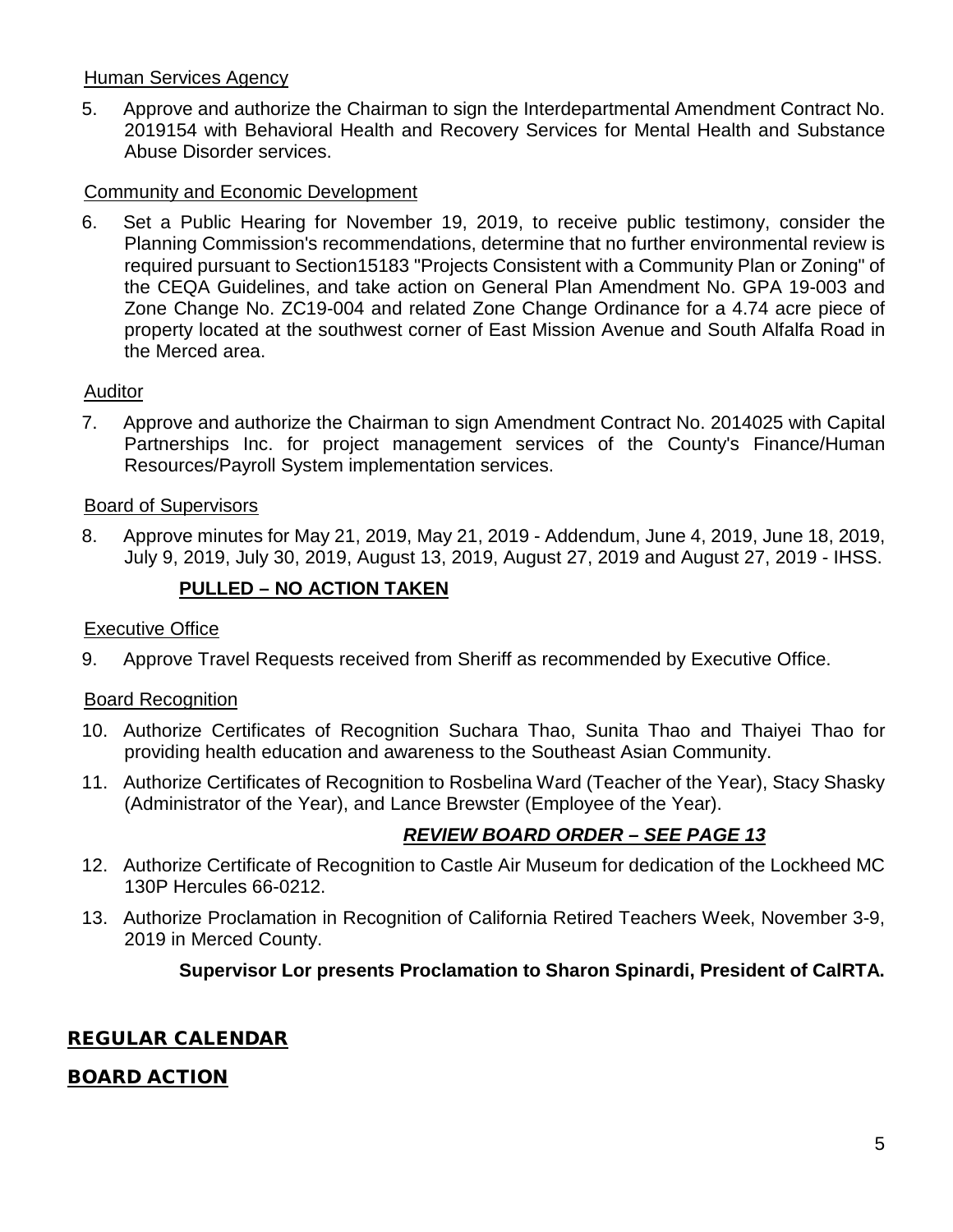## PUBLIC WORKS

14. 1) Approve a retainer agreement with Northtstar Engineering Group, Inc., for On-Call Surveying and Engineering services for small county Projects upon approval by County Counsel and Risk Management; 2) Authorize the Chairman to execute the agreement; and 3) Authorize the Director of Public Works to execute project supplement agreements.

## **AUTHORIZED CONTRACT NO. 2019345 AS RECOMMENDED AYES: ALL**

15. 1) Authorize the Department of Public Works to circulate a Request for Proposal (RFP) to qualified consultants to provide a county wide roadway sign inventory; and 2) Authorize the Department of Public Works to review and rank the proposals as well as negotiate a contract to be submitted to the Board of Supervisors for consideration upon review by County Counsel and Risk Management.

## **APPROVED AS RECOMMENDED AYES: ALL**

16. 1) Find the proposed Summary Vacation is exempt from further CEQA review under section 15301, subdivision (c), of the CEQA guidelines; 2) Adopt a Resolution for the Summary Vacation of 9th Street in the town of Dos Palos and an alley located between 8th and 9th Street east of 9th Street in the Town of Dos Palos; and 3) Direct the Clerk of the Board of Supervisors to record the Resolution.

## **ADOPTED RESOLUTION NO. 2016-108 AS RECOMMENDED AYES: ALL**

17. 1) Approve the Special Services Agreement with Siemens Industry, Inc. for HVAC control replacement at the John Latoracca Correctional Center; and 2) Authorize the Chairman of the Board of Supervisors to execute the agreement.

## **AUTHORIZED CONTRACT NO. 2019346 AS RECOMMENDED AYES: ALL**

18. 1) Approve the Special Services Agreement with Siemens Industry, Inc. for HVAC control replacement at Main Jail; and 2) Authorize the Chairman of the Board of Supervisors to execute the agreement.

## **AUTHORIZED CONTRACT NO. 2019347 AS RECOMMENDED AYES: ALL**

#### HEALTH

19. Contract with CALSTAR Air Medical, LLC for air ambulance services; and authorize the Chairman to sign all copies of the Contract.

# **AUTHORIZED CONTRACT NO. 2019348 AS RECOMMENDED AYES: ALL** *REVIEW BOARD ORDER – SEE PAGES 13 AND 14*

#### BEHAVIORAL HEALTH AND RECOVERY SERVICES

20. Contract with People's Residential Care Home residential board and care services for adult clients.

## **AUTHORIZED CONTRACT NO. 2019349 AS RECOMMENDED AYES: ALL**

#### HUMAN SERVICES AGENCY

21. Memorandum of Understanding (MOU) with Merced County District Attorney to enter a Plan of Cooperation for certain CalWorks and Calfresh fraud prosecution activities; and authorize the Chairman to sign the MOU.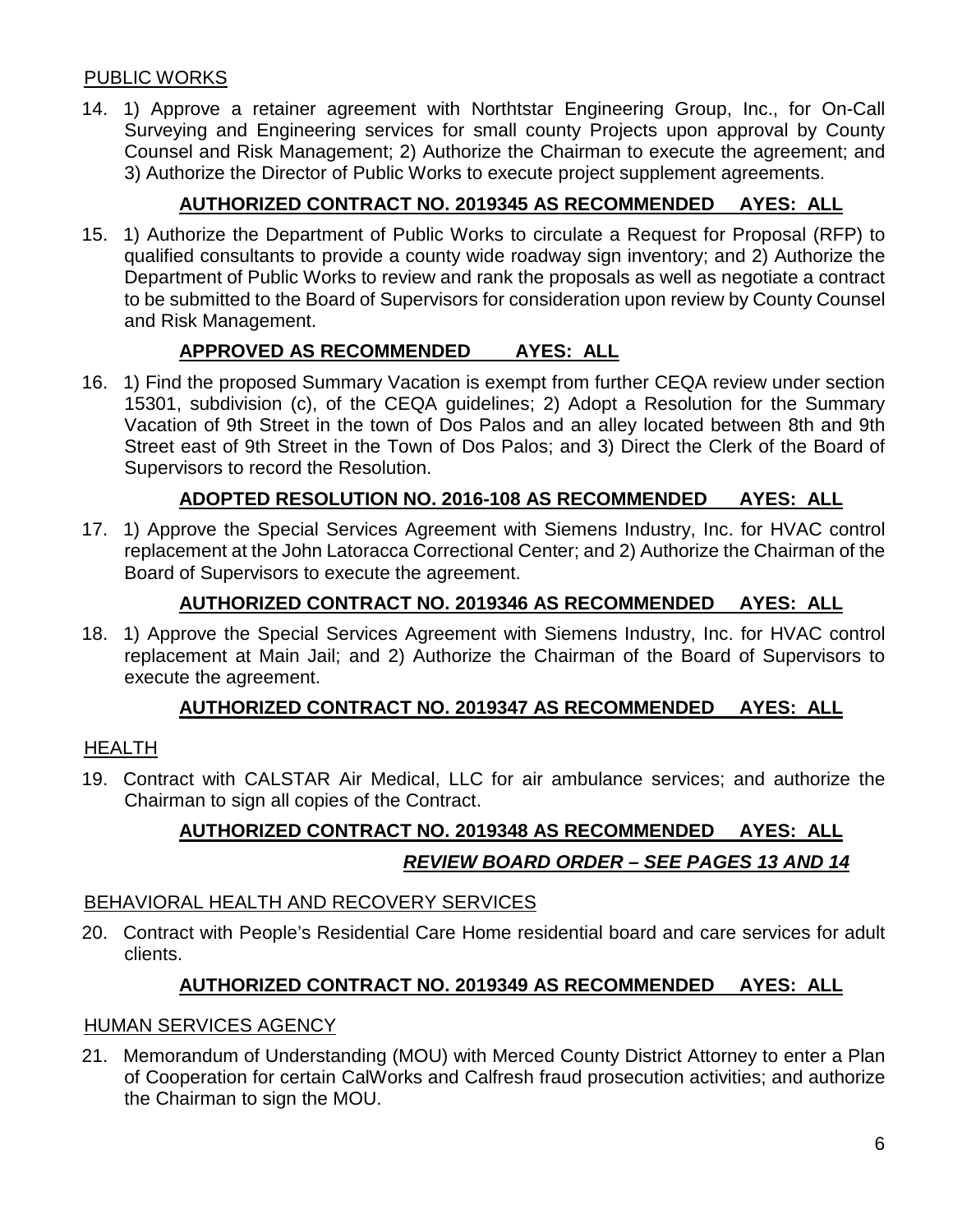## **AUTHORIZED CONTRACT NO. 2019350 AS RECOMMENDED AYES: ALL**

22. 1) Approve the Senior Medicare Patrol Volunteer Liaison Agreement between California Health Advocates and Merced County HICAP for Medicare fraud and prevention services to provide volunteer liaison support for Senior Medicare Patrol Program for Fiscal 2019/2020; 2) Authorize the Chairman to sign the Agreement; and 3) Approve the associated Budget Transfer (4/5 Vote Required).

## **AUTHORIZED CONTRACT NO. 2019351 AS RECOMMENDED AYES: ALL**

## COMMUNITY AND ECONOMIC DEVELOPMENT

23. Authorize the Department of Administrative Services, in coordination with the Community and Economic Development Department, to prepare and release a Request for Proposal for services for a qualified contractor to provide consulting services related to development of a Franklin-Beachwood Community Plan Update; and return to the Board of Supervisor for contract approval.

## **APPROVED AS RECOMMENDED AYES: ALL**

## ELECTIONS

24. Contract with Granicus, LLC for eCampaign software solution allowing candidates to file campaign documents electronically.

## **AUTHORIZED CONTRACT NO. 2019352 AS RECOMMENDED AYES: ALL**

25. Contract with Election Systems & Software for the voting tabulation system and annual maintenance; and authorize the Registrar of Voters to execute the after negotiation and review by County Counsel.

## **AUTHORIZED CONTRACT NO. 2019353 AS RECOMMENDED AYES: ALL**

## FIRE

26. Ratify the acceptance of grant award from the California Governor's Office of Emergency Services Fiscal Year 2019 Homeland Security Grant Program (HSGP) in the amount of \$363,059; and approve related Budget Transfer. (4/5 Vote Required)

## **AUTHORIZED CONTRACT NO. 2019354 AS RECOMMENDED AYES: ALL**

## LIBRARY

27. Authorize the Merced County Library to submit an application for the Believe in Reading Grant for Fiscal Year 2019-2020; and direct the County Librarian or designee to return to the Board with the application results and to accept the award.

# **APPROVED AS RECOMMENDED AYES: ALL**

28. Authorize the Merced County Library to submit an application for the CopyCat Grant - Sit and Be Fit at the Library for the Fiscal Year 2019-2020; and direct the County Librarian to return to the Board with the application results and to accept the award.

# **APPROVED AS RECOMMENDED AYES: ALL**

29. Authorize the Merced County Library to submit an application for the CopyCat Grant - Creative Thursday at the Library for the Fiscal Year 2019-2020; and direct the County Librarian to return to the Board with the application results and to accept the award.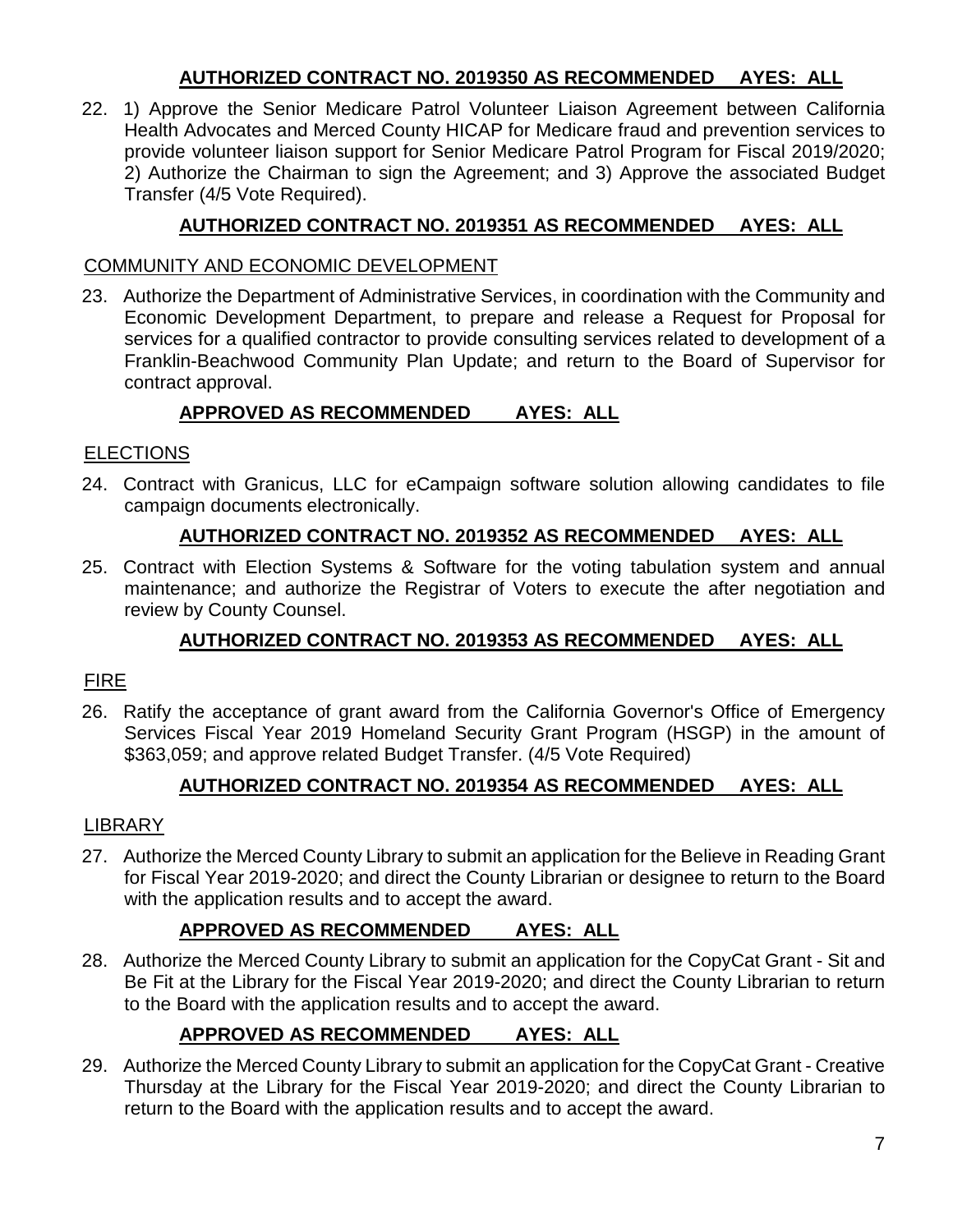#### **APPROVED AS RECOMMENDED AYES: ALL**

## EXECUTIVE OFFICE

30. Appoint the California State Association of Counties (CSAC) Committee and Alternate Members for 2020.

## **APPROVED AS RECOMMENDED AYES: ALL**

## *REVIEW BOARD ORDER – SEE PAGE 14*

31. Appoint the Rural County Representative of California (RCRC) Delegate and Alternate Members for 2020.

## **APPROVED AS RECOMMENDED AYES: ALL**

## *REVIEW BOARD ORDER – SEE PAGE 14*

#### BOARD APPOINTMENTS

32. Approve the removal of Rona Nunez from the Merced County Collaborative for Children and Families due to a lack of attendance at regular meetings.

## **APPROVED AS RECOMMENDED AYES: ALL**

33. Reappoint Patti Kishi, as a Community Representative-MCOE to serve as a member of the Merced County Collaborative for Children and Families, until June 30, 2021.

#### **APPROVED AS RECOMMENDED AYES: ALL**

34. Reappoint Sylvia F. Fuller to serve as a member of the Library Advisory Commission, representing District Three, until August 31, 2021.

#### **APPROVED AS RECOMMENDED AYES: ALL**

35. Consider Paul Danbom and Darren Borrelli for appointment to the Hilmar Cemetery District, filling unexpired terms until March 1, 2022.

#### **APPROVED AS RECOMMENDED AYES: ALL**

#### BOARD INFORMATION & POSSIBLE ACTION **ACCEPTED AND PLACED ON FILE AYES: ALL**

- 36. Community and Economic Development re: Emergency Public Works projects to repair the water main near the Parade Grounds at Castle Commerce Center pursuant to California Public Contract Code section 22050.
- 37. Merced County Mosquito Abatement District re: General Manager's Report September 17 through October 15, 2019.
- 38. California Wildlife Conservation Board re: Proposal to consider the allocation of funds for a grant to plant milkweed and nectar-rich plants to establish or enhance monarch butterfly habitat on 600 acres of natural lands in the Sacramento Valley, San Joaquin Valley, and the San Diego Region, scheduled for November 21, 2019, Conservation Board Meeting.
- 39. California Wildlife Conservation Board re: Proposal to consider a project to enhance and monitor monarch butterfly and pollinator habitat on three privately-owned project sites within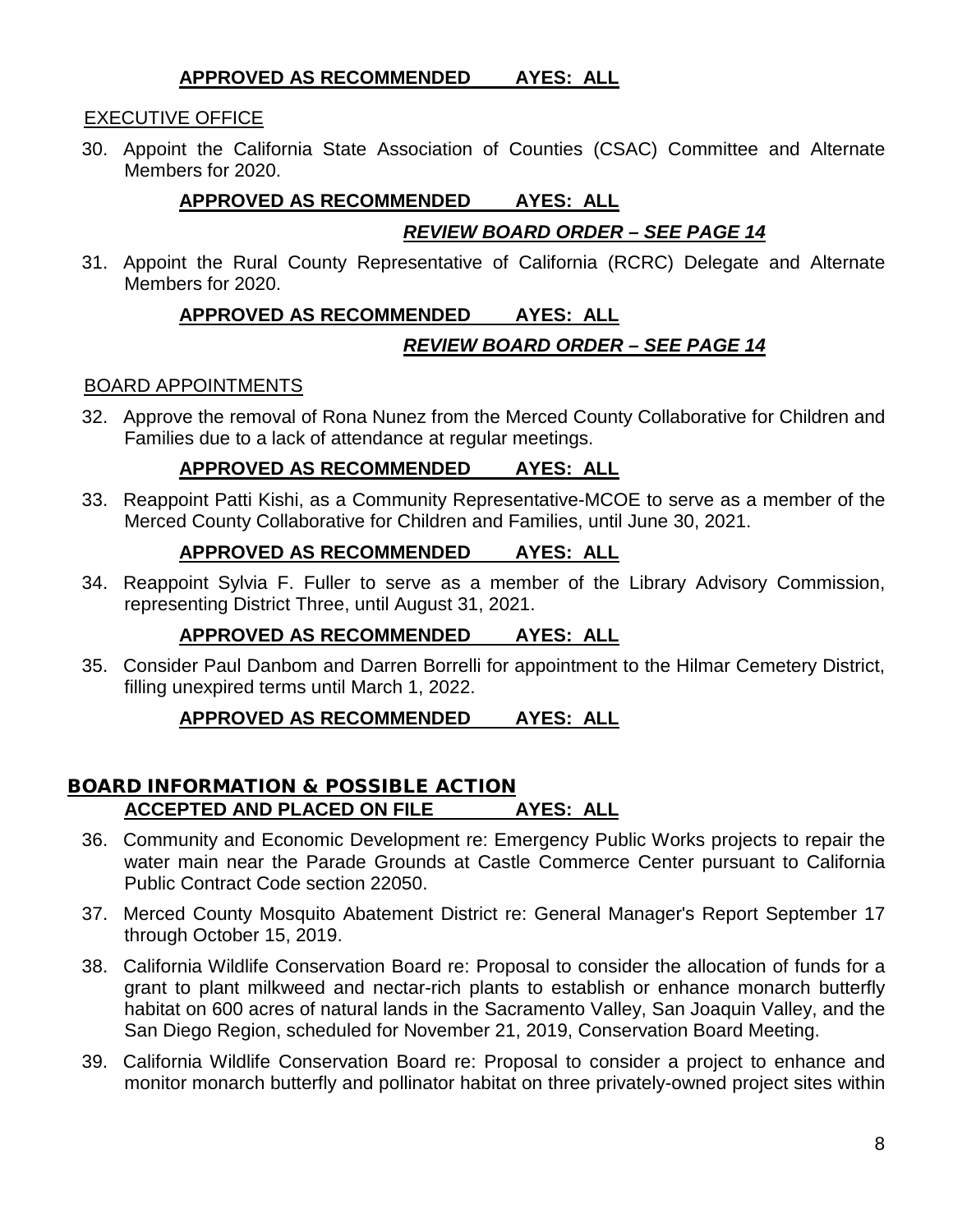10 miles of Los Banos in Merced County, scheduled for November 21, 2019, Conservation Board Meeting.

#### **THE BOARD RECESSED TO MEET AS AN IN-HOME SUPPORTIVE SERVICES PUBLIC AUTHORITY AND RECONVENED TO MEET AS A BOARD OF SUPERVISORS**

## **THE BOARD ADJOURNED THE MEETING AT 11:32 A.M. UNTIL TUESDAY, NOVEMBER 19, 2019, AT 10:00 A.M.**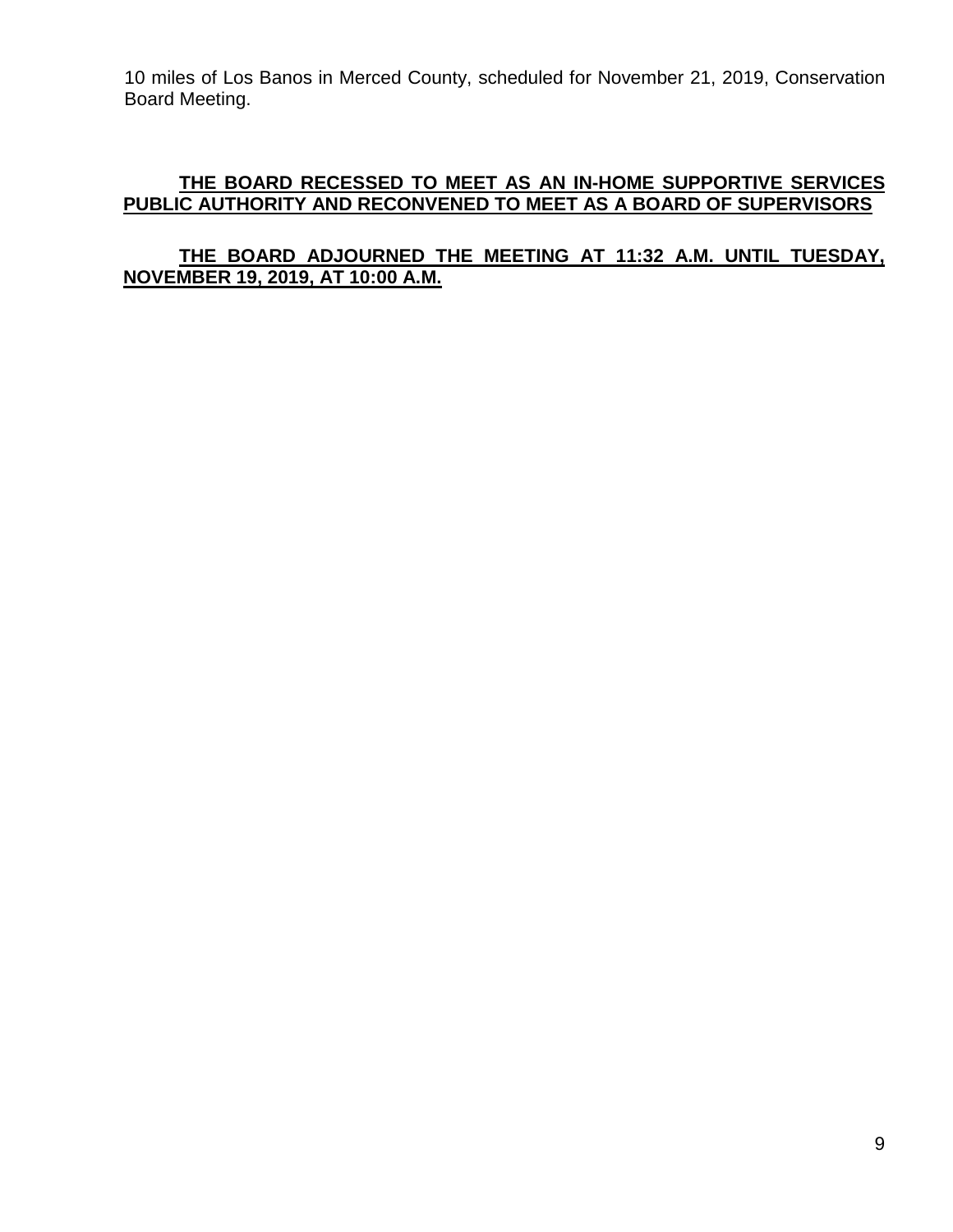#### **BOARD ORDERS – SUMMARY ACTION MINUTES – NOVEMBER 5, 2019**

#### **10:00 A.M. SCHEDULED ITEM 2019-11-05 PUBLIC OPPORTUNITY**

Florence Crosen, UDW member and District Three resident states they still have not come to an agreement with the County on our contract.

Sue Emanivong with Health House speaks about the Elder Abuse Advanced Law Enforcement Training taking place on November 21, 2019 and submits a flyer in the board bin.

Necola Adams, President and Cynthia Adams, Vice President of the Merced County Nut Festival thanks the Board for their support of the 1<sup>st</sup> Annual Merced County Nut Festival and reads a thank you letter and submits copy in the board bin.

Crystal Guillen, UDW member and home care provider states she is in support of a livable wage.

Katrina Bucal, UDW member, Delhi resident and caregiver for her brother speaks about the challenges she faces as the landlord has put the house up for sale and also raised their rent.

Gwen Hewight, UDW member states she supports a raise for IHSS workers.

Bishop Charles Warren, with All God's Children Ministry states he used to be on IHSS and that IHSS workers should be paid like first responders.

Elaine Queen, IHSS provider and caregiver for her mother for three years, asks the Board why they have been without a contract for four years.

Gloria Sandoval, Merced resident states she supports the IHSS workers. She speaks about the Truth Act Forum that has been set for November 19, 2019 and request more dialogue during the forum.

Jeff Kettering, Chief Probation Officer thanks the County and Public Information Officer Mike North for showcasing our efforts with our chicken coop project and the Juvenile Justice Facility.

Kadu, District Three resident and Regional Coordinator for UDW states County only pays a percentage and asks why the County can't do something more to help them. She further states they have been without a contract for four years.

Blanca Ojeda with Faith in the Valley, community resident and part of ICE of Merced speaks in support of the Public Forum that will be taking place and is hoping for more open dialogue. Present: Pareira, Espinoza, Lor, McDaniel, Silveira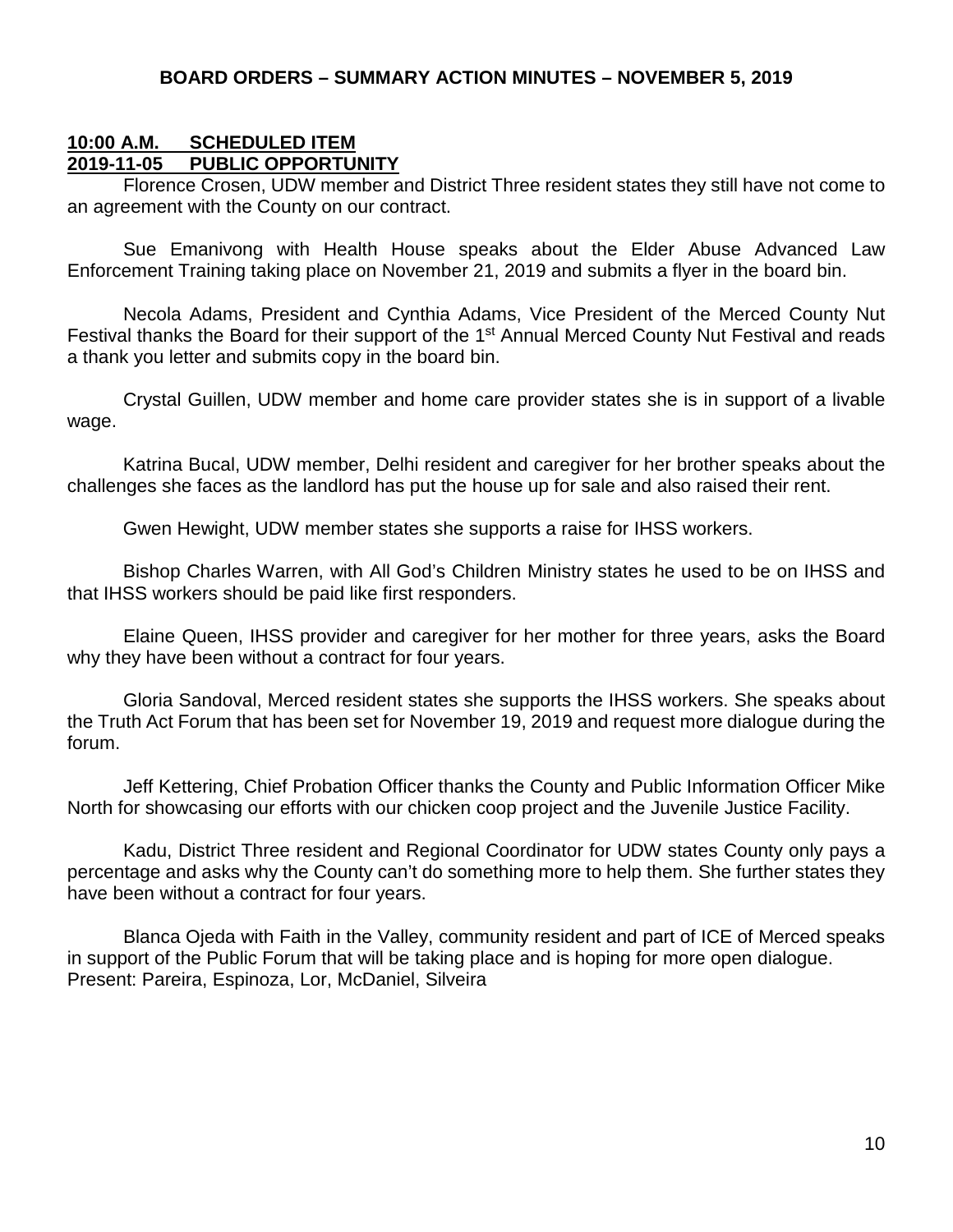# **10:00 A.M. SCHEDULED ITEM**

## **2019-11-05 PUBLIC HEALTH – SECOND READING**

The time and date previously scheduled to conduct a second reading to amend Ordinance No. 1925 to establish ambulance service exclusion operating areas to include provisions for ambulance service licensing and operations to codify as Title 9, General Health and Safety, Chapter 9.44.

The Chairman asks if there is anyone present wishing to speak on this item. No one speaks.

Upon motion of Supervisor Silveira, seconded by Supervisor McDaniel, duly carried, the Board waives further reading and adopts Ordinance No. 1977 "An Ordinance to establish ambulance service exclusion operation areas to include provisions for ambulance service licensing and operations.

Ayes: Pareira, Espinoza, Lor, McDaniel, Silveira

## **10:00 A.M. SCHEDULED ITEM**

## **2019-11-05 BEHAVIORAL HEALTH AND RECOVERY SERVICES – PUBLIC HEARING**

The time and date previously scheduled to consider proposed ordinance amending Mental Health and Alcohol and Drug Services Fee Schedule (Supersedes Ordinance No. 1967).

Yvonnia Brown, Director of Behavioral Health and Recovery Services reviews the staff report.

The Chairman opens the Public Hearing and asks if there is anyone present wishing to speak.

No one speaks. The Chairman closes the Public Hearing.

Upon motion of Supervisor McDaniel, seconded by Supervisor Lor, duly carried the Board waives further reading of the proposed Ordinance. Upon motion of Supervisor McDaniel, seconded by Supervisor Lor, duly carried the Board adopts Ordinance No. 1978 known as Mental Health Fees (Amends Chapter 9.48 Section 9.48.030 and Supersedes Ordinance 1967). Ayes: Pareira, Espinoza, Lor, McDaniel, Silveira

#### **10:00 A.M. SCHEDULED ITEM 2019-11-05 PUBLIC WORKS – PROPOSED ORDINANCE – FIRST READING**

The time and date previously scheduled to introduce an Ordinance adopting the State Building and Fire Codes and amending the Merced County Building and Fire Codes contained in Code Chapter 9.24 and Chapters 16.12 through 16.50.

Dana Hertfelder, Director of Public Works reviews the updates to the ordinances.

Chairman Pareira questions if the updated ordinance includes solar ready language.

Mr. Hertfelder states that it addresses solar dedicated space on the roof.

Supervisor McDaniel questions what will happen if we don't pass this now.

Mr. Hertfelder states he will have to defer that to Counsel and that on January 1, 2020 the new code goes into effect.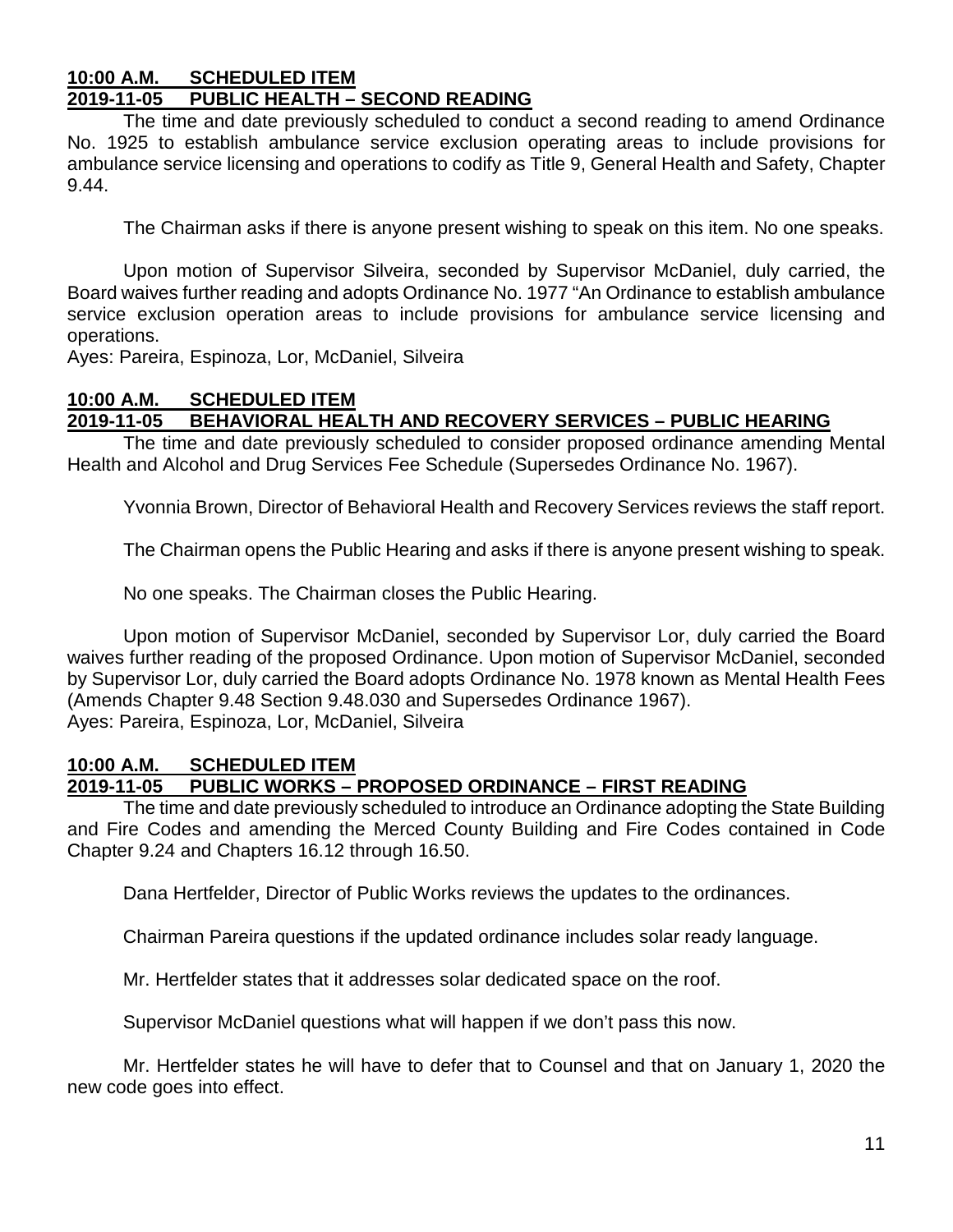Supervisor McDaniel comments that we are in a housing shortage here in the County.

Supervisor Silveira comments that we adopt the ordinance now but it will not go into effect until 2020.

Upon motion of Supervisor Silveira, seconded by Supervisor Espinoza, the Board waives full reading of the Ordinance and sets a second reading for November 19, 2019 for possible adoption of the Ordinance.

Ayes: Pareira, Espinoza, Lor, Silveira Noes: McDaniel

## **10:00 A.M. SCHEDULED ITEM**

## **2019-11-05 COMMUNITY AND ECONOMIC DEVELOPMENT – PUBLIC HEARING**

The time and date previously scheduled to conduct a Public Hearing for Zone Change No. ZC19-001 – Pires.

Mark Hendrickson, Director of Community and Economic Development reviews the staff report. Steve Maxey, Deputy Director of Planning reviews power point presentation covering the following: Request, Site, Zoning, General Plan, Photos, Consistency, Public Comment, Environmental Review, Planning Commission Hearing and Recommendation.

Supervisor McDaniel states he heard the term economic vitality and questions if that is in our ordinance.

Mr. Maxey responds that yes it is in the Hilmar Community Plan.

The Chairman opens the Public Hearing and asks if there is anyone present wishing to speak. No one speaks. The Chairman closes the Public Hearing.

Upon motion of Supervisor Silveira, seconded by Supervisor McDaniel, duly carried, the Board waives further reading of the Ordinance.

Ayes: Pareira, Espinoza, Lor, McDaniel, Silveira

Upon motion of Supervisor Silveira, seconded by Supervisor McDaniel, duly carried, the Board considers the Planning Commission's recommendation in favor of adopting the proposed Ordinance and determines that Zone Change No. ZC19-001 (changing R-1, Single Family Residential to C-2, General Commercial) is exempt from CEQA review under Section 15183, Projects consistent with a Community Plan or Zoning of the CEQA Guidelines. Ayes: Pareira, Espinoza, Lor, McDaniel, Silveira

Upon motion of Supervisor Silveira, seconded by Supervisor Espinoza, duly carried, the board adopts Ordinance No. 1979 approving ZC19-001. Ayes: Pareira, Espinoza, Lor, McDaniel, Silveira

## **10:00 A.M. SCHEDULED ITEM 2019-11-05 COUNTY EXECUTIVE OFFICE – FIRST READING**

The time and date previously schedule to introduce and conduct a First Reading to consider an Ordinance amending the Sales and Use Tax Code Chapter 5.24.130 of Title 5 of the Merced County Code and setting a Second Reading and possible adoption for November 19, 2019.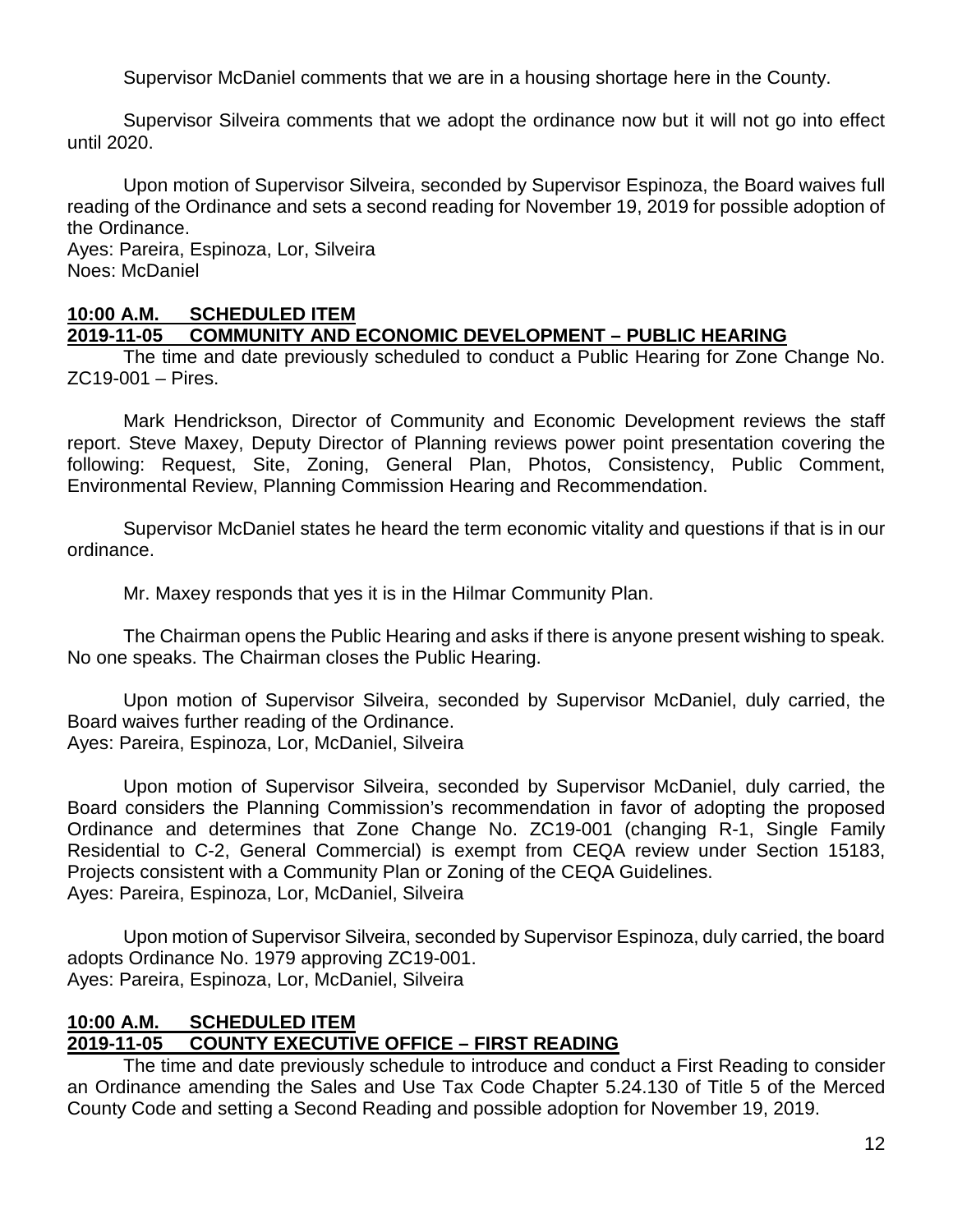County Executive Officer Jim Brown reviews the proposed Ordinance and gives an update that the City of Livingston has not yet approved the revenue sharing agreement.

Supervisor Espinoza states that the City of Livingston may need more time.

Supervisor McDaniel states that we need to move forward with the agreement and this will not affect them on their part. He further states we need to go ahead and set the second reading on November 19, 2019.

Supervisor Espinoza states that he agrees we need to capture the Sales Tax aspect and that we are ready to move forward.

Supervisor Silveira states that we just need to move forward with this and further sates it's a fair deal and that the ball is in their court.

Upon motion of Supervisor Silveira, seconded by Supervisor Espinoza, duly carried, the board waives further reading of the proposed Ordinance and sets a second reading and possible adoption of the amended Ordinance for November 19, 2019 at 10:00 a.m. Ayes: Pareira, Espinoza, Lor, McDaniel, Silveira

#### **CONSENT ITEM NO. 11 2019-11-05 BOARD RECOGNITION**

The Clerk announces an item authorizing certificates of recognition to Rosbelina Ward (Teacher of the Year), Stacy Shasky (Administrator of the Year), and Lance Brewster (Employee of the Year) is before the Board for consideration.

Chairman Pareira states that Dr. Steve Tietjen would like to speak about the event and the awards that were given.

Dr. Tietjen speaks about the event and gives an overview of the Teacher of the Year, Administrator of the Year and Employee of the Year awards that were given out. He further states that Stacy Shasky who was awarded the Administrator of the Year is here with him today and would like to say a few words.

Stacy Shasky thanks Dr. Tietjen and the Board for the opportunity and speaks about her program that she oversees at Merced County Office of Education. Ayes: Pareira, Espinoza, Lor, McDaniel, Silveira

# **ACTION ITEM NO. 19**

# **2019-11-05**

The Clerk announces contract with CALSTAR Air Medical, LLC for air ambulance services is before the Board for consideration.

Jen Capistella with CALSTAR Air Medical, LLC introduces herself and states they have been working with Merced County for the past three years and thanks the Board.

Upon motion of Supervisor Lor, seconded by Supervisor Silveira, duly carried, the Board approves Contract No. 2019348 with CALSTAR Air Medical, LLC for air ambulance services for an